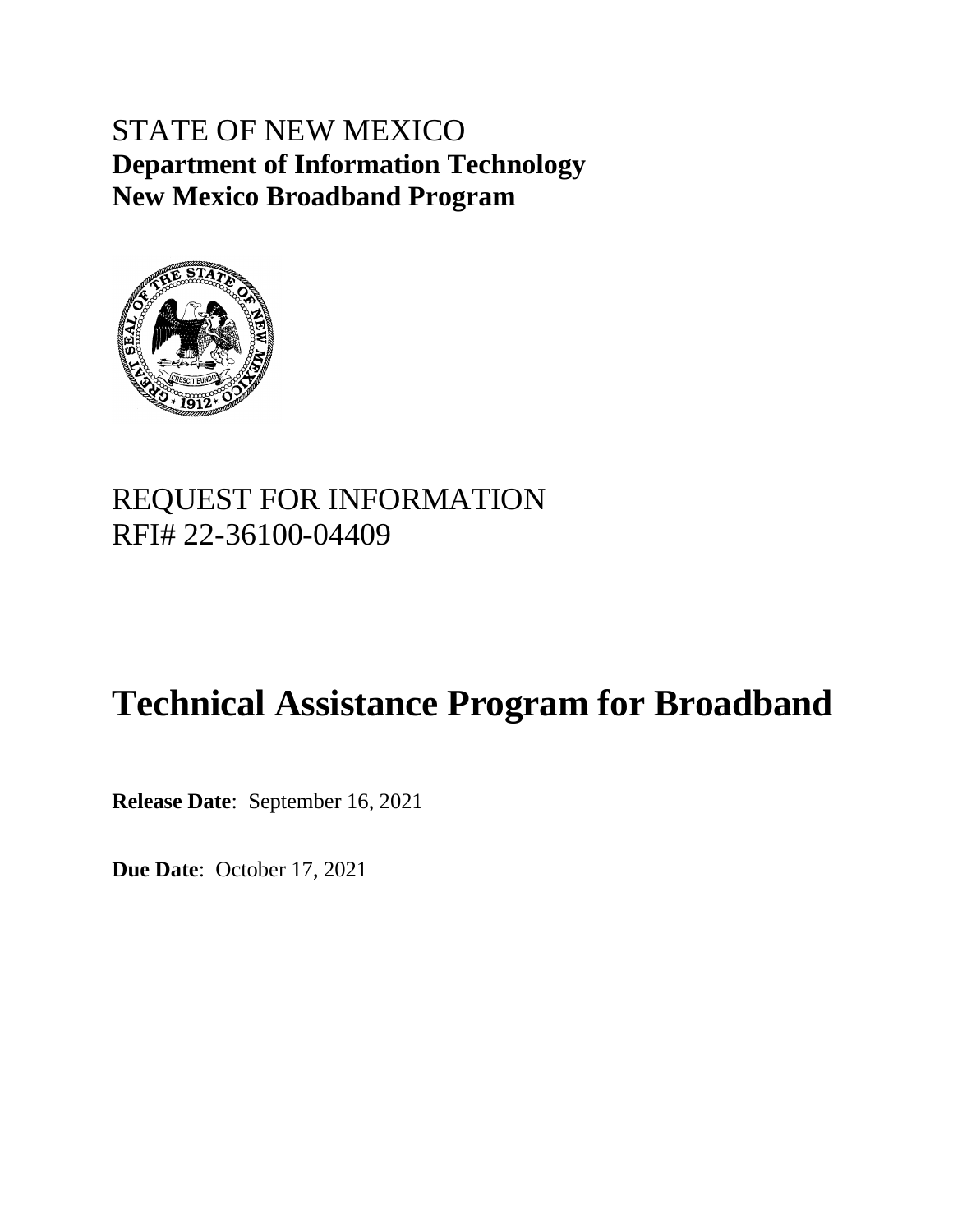# **TABLE OF CONTENTS**

| A.           |  |
|--------------|--|
| C.           |  |
|              |  |
|              |  |
| $\mathsf{C}$ |  |
| D.           |  |
| H.           |  |
| A.           |  |
| <b>B.</b>    |  |
|              |  |
|              |  |
|              |  |
|              |  |
|              |  |
|              |  |
|              |  |
|              |  |
|              |  |
|              |  |
|              |  |
|              |  |
| III.         |  |
| IV.          |  |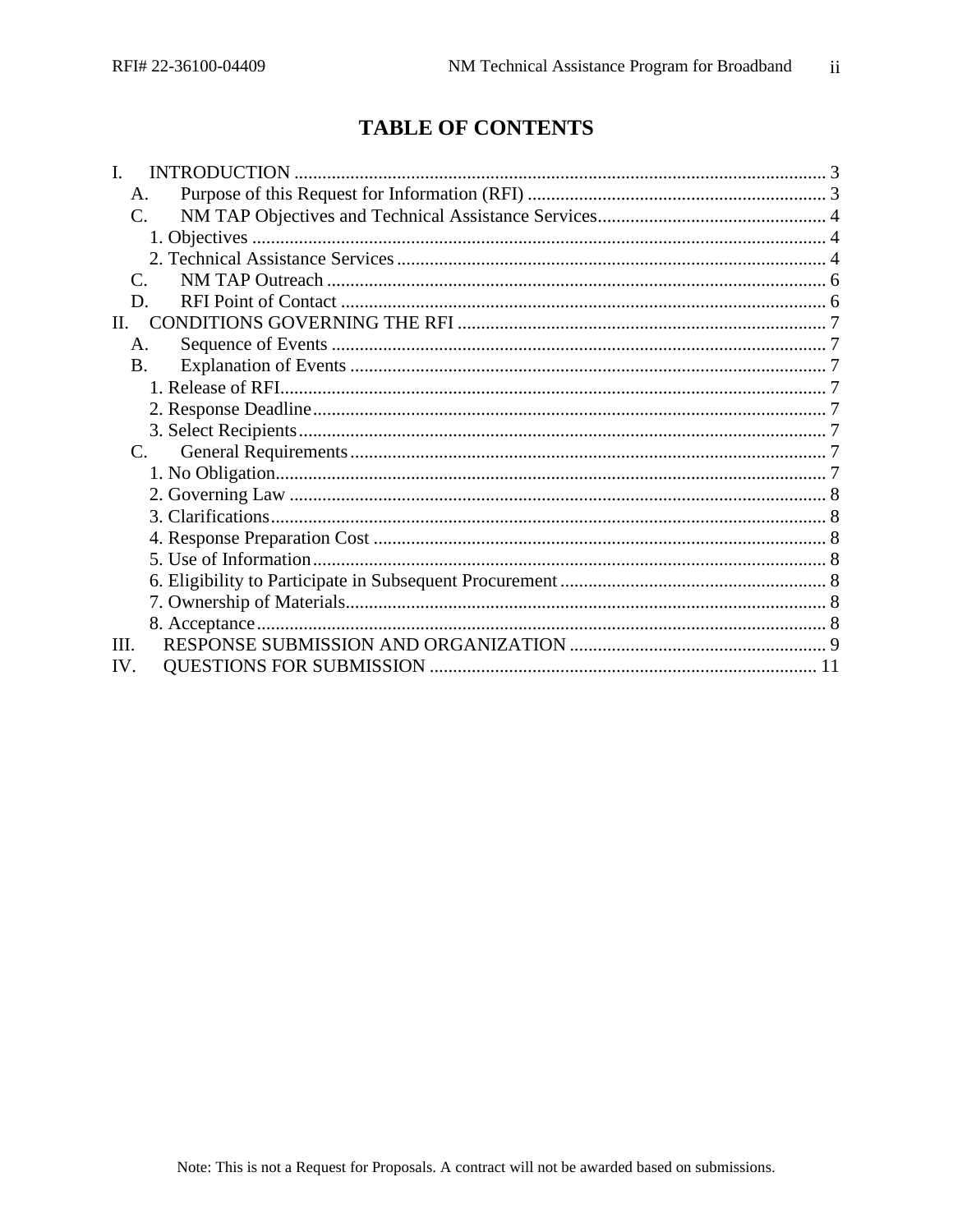# <span id="page-2-0"></span>**I. INTRODUCTION**

The State of New Mexico Department of Information Technology (DoIT) applied for and received an EDA CARES Act (PWEAA2020) grant from the U.S. Economic Development Administration to fund a Technical Assistance Program (NM TAP) for broadband planning support services within the state. The EDA's grant program is intended for communities to prevent, prepare for, and respond to the impacts of the pandemic.

In addition, the NM TAP will help meet the goals described in the State of *New [Mexico](https://www.doit.state.nm.us/broadband/reports/nmbbp_strategic20200616Rev2Final.pdf)*  **Broadband Strategic Plan [and Rural Assessment](https://www.doit.state.nm.us/broadband/reports/nmbbp_strategic20200616Rev2Final.pdf)<sup>1</sup> and in many of the regional Comprehensive** Economic Development Strategy (CEDS) or similar planning documents, primarily to improve the availability of adequate broadband service for as many New Mexico residents and businesses as possible. DoIT understands from prior research completed during preparation of the State of New Mexico Broadband Strategic Plan that there exist many government and private entities who are not able to explore broadband planning, deployment, or expansion efforts because the burden is too great.

Many companies are embracing work from home (WFH) and are promising to continue some type of remote work even after the COVID-19 pandemic ends. As a result, many workers have relocated or are seeking to relocate to remote areas. Students have been learning from home during the pandemic and, even before the pandemic, many students did not have connectivity for homework or other school activities.

The NM TAP seeks to provide services that will support studies and planning efforts to provide adequate broadband for residents, businesses, workers, and students. The services will also enable communities to effectively develop broadband plans that will provide new opportunities for businesses and employees to lift themselves out of economic crisis and recover from the COVID-19 pandemic with tools for business and employment response and resilience. Specifically, our project meets the following EDA investment priorities: Recovery and Resilience, Critical Infrastructure, and Opportunity Zones.

# <span id="page-2-1"></span>**A. Purpose of this Request for Information (RFI)**

The purpose of this RFI is to solicit and gather information from Communities about their needs for technical assistance for broadband planning in a target area and provide services to those Communities. The following entities are eligible for NM TAP services: local governments (counties, incorporated municipalities, villages, etc.), councils of governments, economic development districts, tribal governments, utility cooperatives, non-profit organizations, internet service providers, colonias, and land grants (collectively referred to as "Communities" in this RFI) who are planning the deployment or expansion of broadband infrastructure and/or services.

<sup>1</sup> [https://www.doit.state.nm.us/broadband/reports/nmbbp\\_strategic20200616Rev2Final.pdf](https://www.doit.state.nm.us/broadband/reports/nmbbp_strategic20200616Rev2Final.pdf)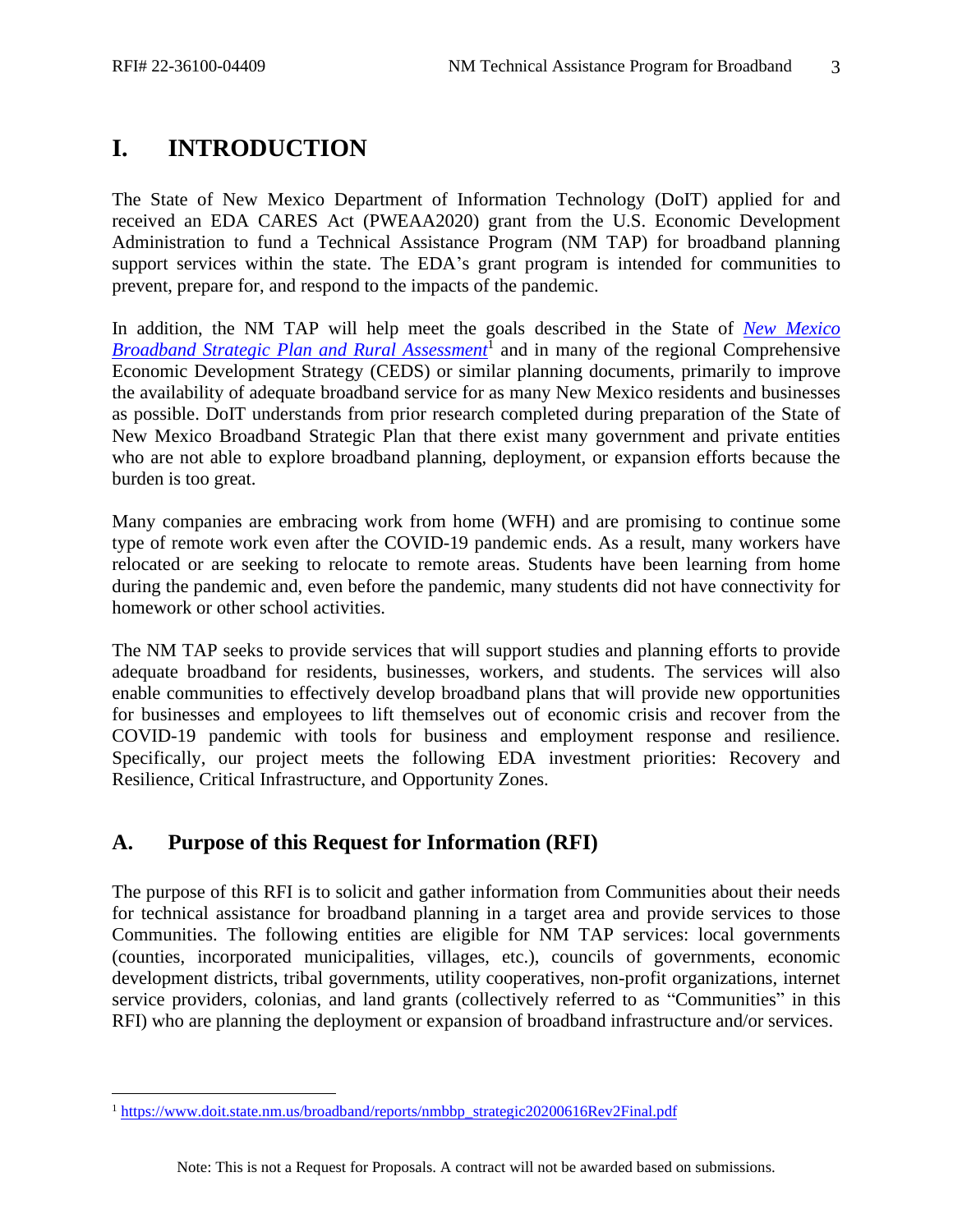DoIT proposes, through its agent and contractor, CTC Technology & Energy—a broadband consultancy which focuses on public sector and nonprofit clients and assisted DoIT in developing the *[State of New Mexico Broadband Strategic](https://www.doit.state.nm.us/broadband/reports/nmbbp_strategic20200616Rev2Final.pdf) Plan and Rural Broadband*  [Assessment,](https://www.doit.state.nm.us/broadband/reports/nmbbp_strategic20200616Rev2Final.pdf)<sup>2</sup>—to provide NM TAP services to eligible entities. DoIT believes the technical assistance support will cost-effectively produce the insights and data that the recipient Communities need to build their broadband planning and deployment capacity. In addition to spurring economic development and creating jobs, these efforts will have an enormous impact on alleviating current connectivity challenges and provide a foundation for resilience against future crises.

Subsequent sections describe the NM TAP and its related services.

# <span id="page-3-0"></span>**C. NM TAP Objectives and Technical Assistance Services**

# <span id="page-3-1"></span>**1. Objectives**

DoIT recognizes that each RFI respondent represents a unique community and will need varying levels of support to develop planning. The intent is to customize support accordingly. This support will be based on the recipient's response to this RFI. Factors may include technical and business capabilities, and an initial discussion designed to determine the best course of action for the area and communities they propose to serve. In addition, we are looking for needs statements from qualified entities for broadband planning services.

The following outlines the types of technical assistance DoIT will offer recipient organizations. Tasks include identifying broadband use and needs among the Communities' businesses (which includes home-based work), providing an overview of available e-connectivity services, and developing potential technical and business solutions that may form the basis for grant or loan applications and/or future public-private partnership planning. DoIT may also conduct statistically valid market research to provide organizations exploring broadband deployment or expansion with important metrics for determining competition, feasibility, and sustainability.

### <span id="page-3-2"></span>**2. Technical Assistance Services**

The technical assistance may include some or all of the following tasks, depending on the recipient's need:

● **Identify and engage key stakeholders and identify relevant assets:** Broadband's value and a sustainable broadband plan will be most impactful when it is integrated into a broader community development vision. To that end, a critical first step is for DoIT to engage key stakeholders from a variety of sectors (e.g., institutional partners like landgrant universities, community foundations, local business organizations) and identify physical resources as well as data, maps, and relevant documentation that can be leveraged to grow and support a long-range economic development strategy for the community.

<sup>2</sup> [https://www.doit.state.nm.us/broadband/reports/nmbbp\\_strategic20200616Rev2Final.pdf](https://www.doit.state.nm.us/broadband/reports/nmbbp_strategic20200616Rev2Final.pdf)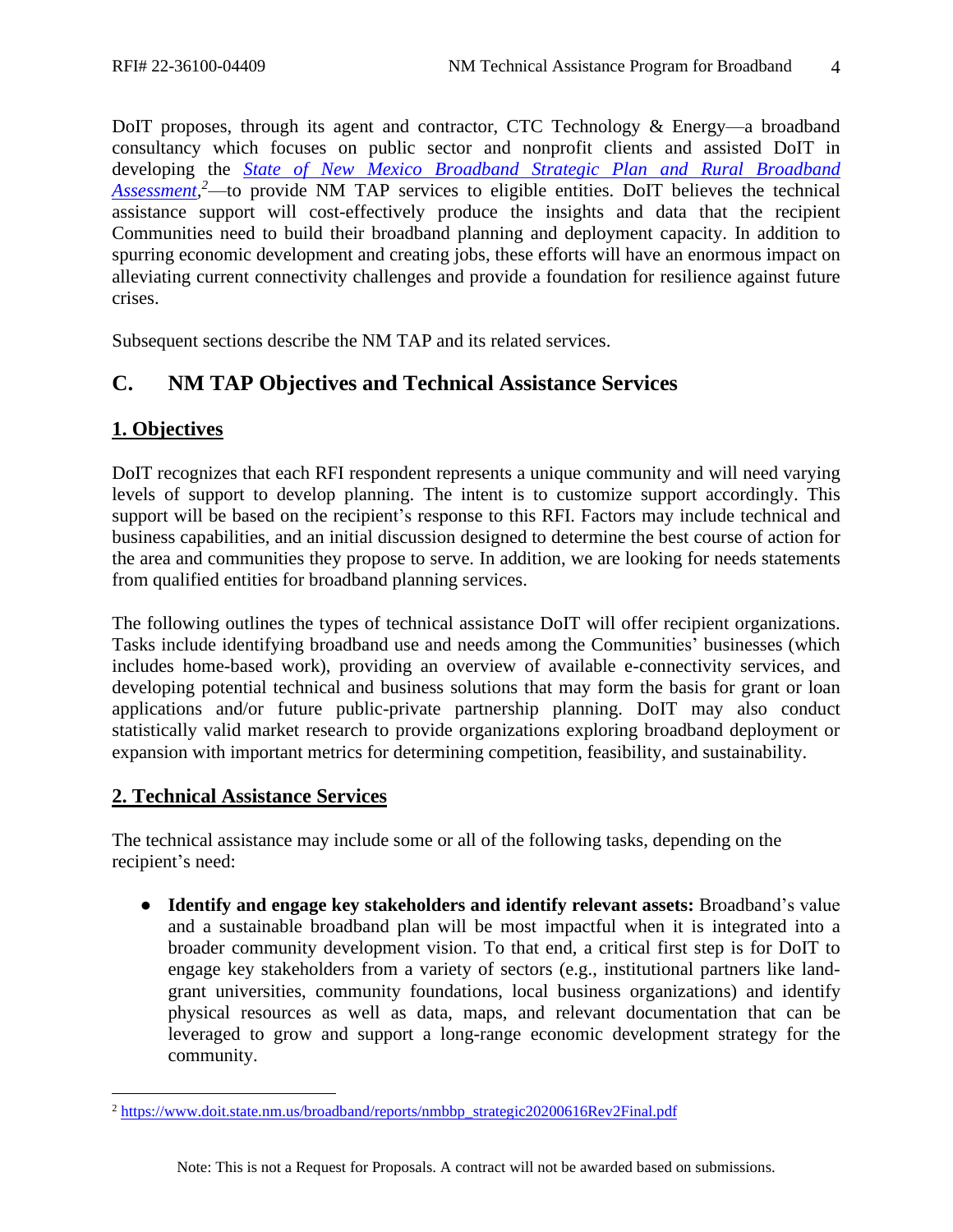- **Educate community leaders:** While many community leaders understand that econnectivity is critical, there is still a gap in understanding the technical, financial, and policy aspects of planning and executing a sustainable broadband strategy. DoIT will educate local leaders on these important considerations, the feasibility of different broadband deployment models, and lessons learned from other communities.
- **Assess the recipient Communities' current broadband infrastructure (assets) and market (services):** Drawing on the recipient Communities' and available statewide data, DoIT will seek to identify current broadband use among the recipient Communities' residents and businesses. Included will be a general overview of available services and, by extension, an understanding of the locations of the recipient Communities' unserved and underserved areas. DoIT will assess services that were in place prior to the pandemic and broadband services that have been quickly deployed to provide telehealth and facilitate online learning for students not having access or who cannot afford connectivity.
- **Evaluate current and future demand for broadband (needs assessment):** To develop a high-level understanding of demand based on qualitative data, DoIT will conduct onsite or teleconferenced discussion groups with representatives of the recipient Communities, the goal being to understand their broadband needs, constraints, and challenges. DoIT will meet with the Communities' local governments, educational institutions, local businesses, business organizations, healthcare providers, ISPs, and regional stakeholders. DoIT will ask specifically about the Community's response to the COVID-19 crisis, its efficacy, and gaps that can be filled by more or better econnectivity. In addition, DoIT may conduct a statistically valid market study targeting demand using proven survey methods.
- **Prepare a high-level design and cost estimate for broadband deployment:** DoIT will develop a high-level candidate design and cost estimate for a network that might fill the broadband service gaps identified in previous tasks. DoIT will identify a cost-effective infrastructure appropriate to the terrain. The designs will also reflect best practices with respect to resilience and survivability to improve the likelihood that critical services such as telehealth and treatment programs for substance abuse are not disrupted. This systemlevel design would be suitable as the basis for a strong grant or loan application (federal or state) and a public-private partnership.

DoIT will not provide a blueprint-level network design or cost estimate. Rather, we will provide an analysis of existing infrastructure, a conceptual design, high-level maps, and a system-level overview of the potential infrastructure, which can become a roadmap for financial analysis, business modeling, and future decisions (e.g., detailed engineering and contracting with private sector service providers).

● **Evaluate funding options and develop strategic approaches to grant applications and public-private partnerships:** DoIT will evaluate funding options, develop a grant strategy, and evaluate partnership options in close consultation with the recipient Community. We will consider partnerships with public, private, and membership-owned companies inclusive of existing public and private networks within the recipient Communities. For each strategy, DoIT will consider, at a high level, issues related to risk,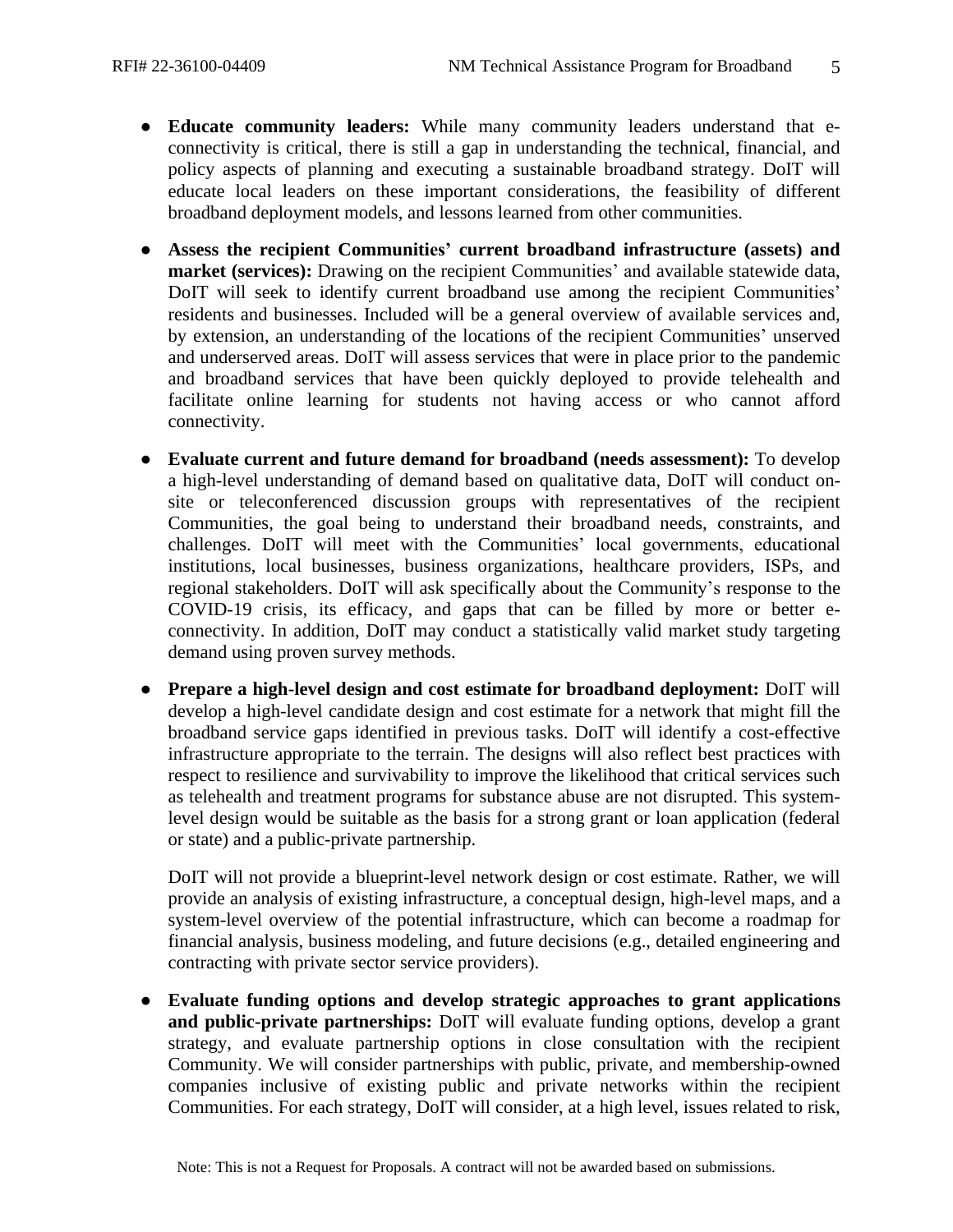benefits, and control and will focus on determining what role the recipient community and private sector may play in addressing broadband needs. Our goal will be to evaluate partnership approaches that minimize a Community's costs and risks while achieving their broadband goals.

Regardless of selected tasks, DoIT will provide a **Broadband Strategic Planning Guidebook** to the recipient organization. This Guidebook will capture the results of chosen activities and provide an actionable roadmap of next steps.

# <span id="page-5-0"></span>**C. NM TAP Outreach**

To support outreach for the NM TAP, DoIT will be holding the following sessions:

- A comprehensive federal funding programs webinar for both ISPs and New Mexico broadband stakeholders
- Stakeholder and ISP webinars to share more detailed information about the NM TAP and answer questions

Information about the NM TAP and presentation materials and recordings of these sessions will be available at: New Mexico Broadband Program - [Technical Assistance Program \(state.nm.us\).](https://www.doit.state.nm.us/broadband/tap.shtml)

# <span id="page-5-1"></span>**D. RFI Point of Contact**

DoIT has designated the following Points of Contact who are responsible for the conduct of this Request for Information whose names, addresses, and telephone numbers are listed below:

| Point of Contact | <b>Gar Clarke</b>                    |  |
|------------------|--------------------------------------|--|
| Office address:  | Department of Information Technology |  |
|                  | P.O. Box 22550                       |  |
|                  | Santa Fe, NM 87502-2550              |  |
| Office Phone#:   | $(505) 690 - 1661$                   |  |
| Email Address:   | George.Clarke@state.nm.us            |  |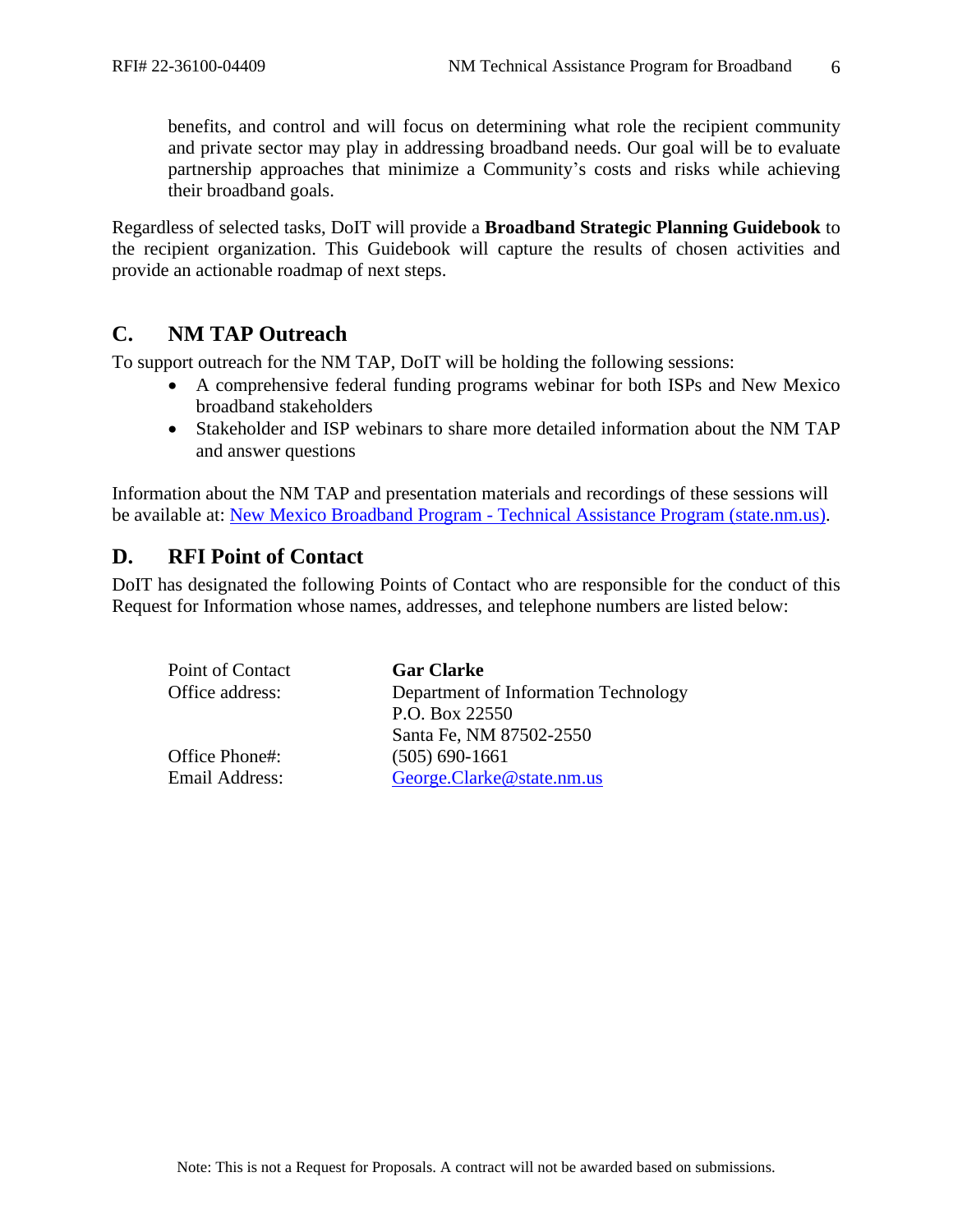# <span id="page-6-0"></span>**II. CONDITIONS GOVERNING THE RFI**

## <span id="page-6-1"></span>**A. Sequence of Events**

The primary RFI Point of Contact will make every effort to adhere to the following schedule:

| <b>Action</b>                  | <b>Responsible Party</b> | <b>Due Dates</b> |
|--------------------------------|--------------------------|------------------|
| 1. Issue RFI                   | <b>DoIT</b>              | 9/16/21          |
| 2. Submission of Response      | <b>Respondents</b>       | 10/17/21         |
| 3. Select Recipients (target)* | DoIT                     | 11/5/21          |

\*Date for selecting recipients is dependent on number of responses received.

### <span id="page-6-2"></span>**B. Explanation of Events**

#### <span id="page-6-3"></span>**1. Release of RFI**

This RFI is being issued on the date indicated in the Sequence of Events, above, by the Department of Information Technology.

#### <span id="page-6-4"></span>**2. Response Deadline**

Responses are due by **5:00 PM Mountain Time** on the date indicated in the Sequence of Events, above.

### <span id="page-6-5"></span>**3. Select Recipients**

DoIT will notify respondents of selection.

# <span id="page-6-6"></span>**C. General Requirements**

Submission of a response constitutes acceptance of, and consent to, the following General Requirements:

### <span id="page-6-7"></span>**1. No Obligation**

This RFI in no manner obligates DoIT, the State of New Mexico, or any of its agencies to the issuance of an RFP or other solicitation or to the eventual provision of any services or equipment that may be described, implied, or proposed.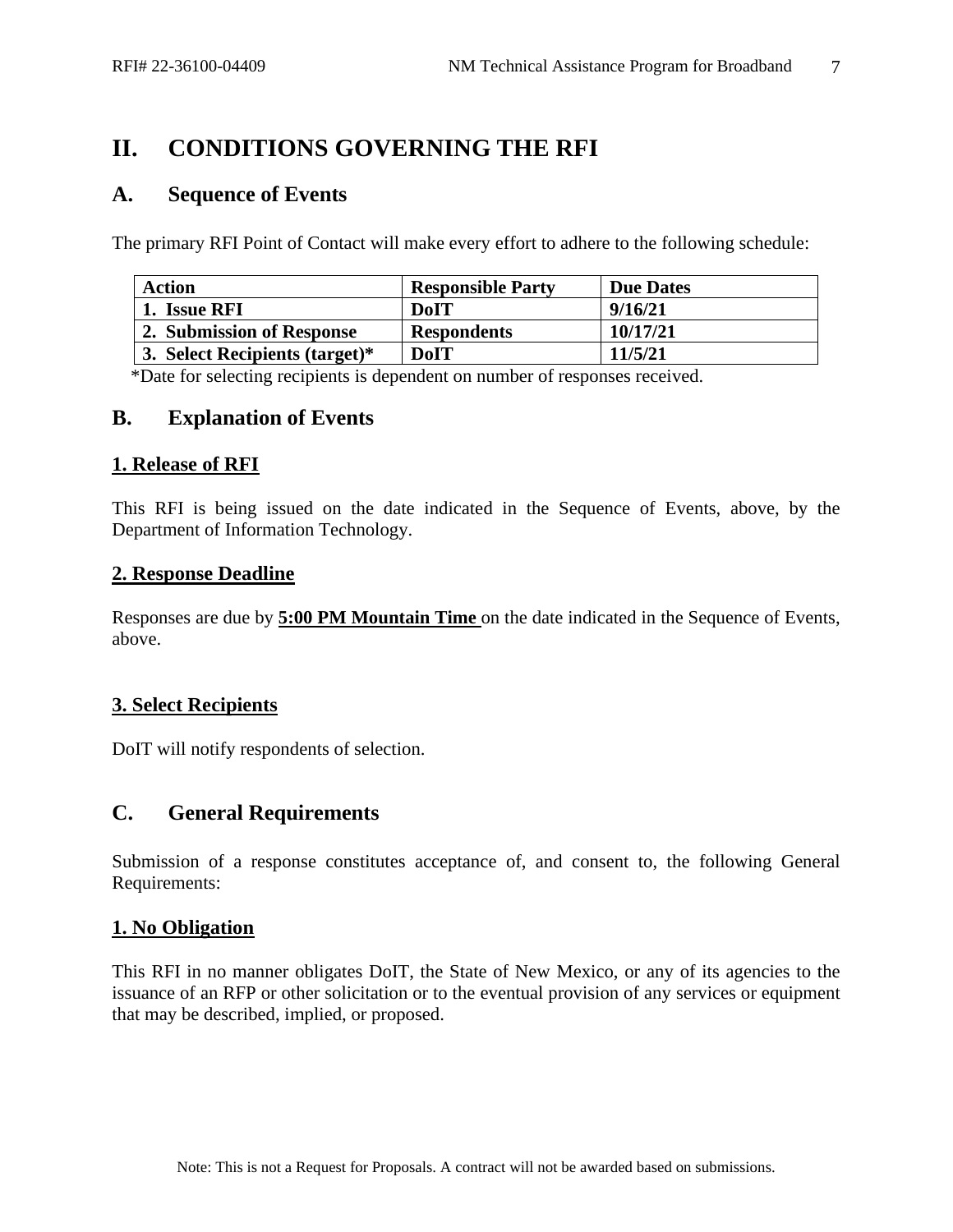## <span id="page-7-0"></span>**2. Governing Law**

This RFI and any subsequent RFP that may be issued by DoIT, or any other agency of the State of New Mexico, shall be governed by the laws of the State of New Mexico.

#### <span id="page-7-1"></span>**3. Clarifications**

All requests for clarifications must be directed to the RFI Point of Contact identified in Section I.D.

#### <span id="page-7-2"></span>**4. Response Preparation Cost**

Any cost incurred by the respondent in the preparation, transmittal or presentation of any response or material submitted in response to this RFI will be borne solely by the respondent.

### <span id="page-7-3"></span>**5. Use of Information**

The State of New Mexico reserves all rights available to it by law. Respondents to this RFI are hereby notified that all information, documentation, and any specific content or approaches included in RFI responses will be analyzed, may appear in various reports, and may be used in any solicitation that may result from this RFI. Therefore, do not submit any proprietary or confidential information. The State of New Mexico cannot and does not guarantee the confidentiality of information submitted.

#### <span id="page-7-4"></span>**6. Eligibility to Participate in Subsequent Procurement**

If the State of New Mexico decides to issue an RFP or other form of solicitation, those parties who choose to respond to this RFI, as well as those parties who choose not to respond to this RFI, will be eligible to participate in that solicitation.

### <span id="page-7-5"></span>**7. Ownership of Materials**

Ownership of all data, material, and documentation originated and submitted to the State of New Mexico, pursuant to the RFI, shall belong exclusively to the State of New Mexico and be subject to public inspection in accordance with the New Mexico Inspection of Public Records Act. No documents will be returned once submitted to the State.

#### <span id="page-7-6"></span>**8. Acceptance**

The State of New Mexico reserves the right to reject responses that arrive late or otherwise do not meet all the specified requirements.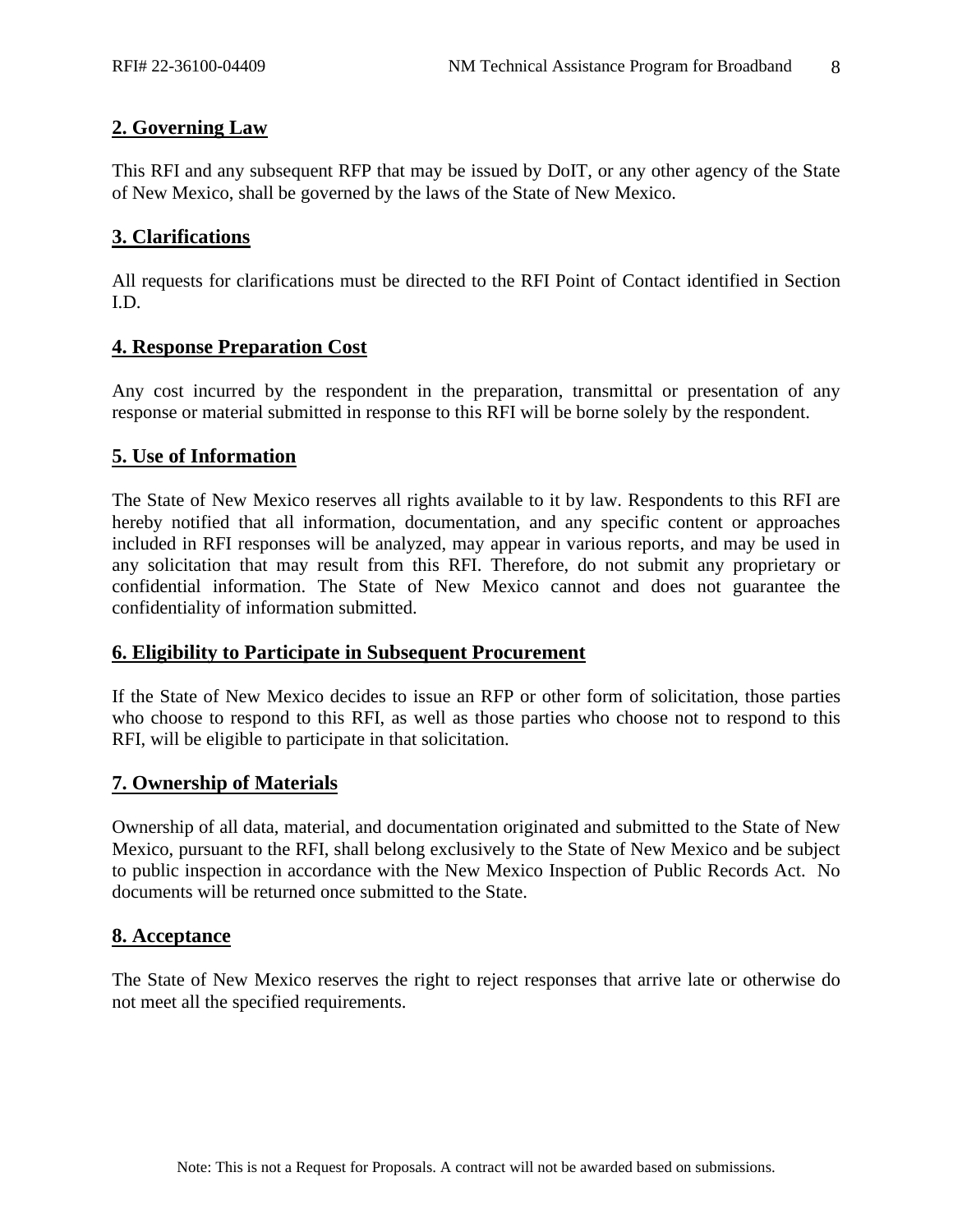# <span id="page-8-0"></span>**III. RESPONSE SUBMISSION AND ORGANIZATION**

#### **ALL RESPONSES ARE DUE BY 5:00 PM Mountain Time ON THE DATE INDICATED IN SECTION II.A, SEQUENCE OF EVENTS. LATE RESPONSES WILL NOT BE ACCEPTED.**

To respond to this RFI, please answer the questions listed in Section IV.

RFI responses shall be submitted in pdf format and e-mailed as an attachment to the RFI Point of Contact identified in Section I.D. Other supporting materials/documentation shall be submitted via email in an appropriate format. Please designate your response with the email subject line "NM DoIT Response to RFI for Technical Assistance for Local Broadband Planning". Please contact the Point of Contact if other supporting materials are too large to submit via email.

Please feel free to share this RFI with other potential respondents.

Respondents are encouraged to use the map resource prepared by DoIT to identify target areas for broadband deployment planning and answer questions. The map can be found at the following link: NM [DoIT Technical Assistance](https://experience.arcgis.com/experience/904f98acf58141fc9c14ef4452b7f58e) Program RFI Map.

A list showing the available map layers can be turned on and off by clicking the Map Layers icon at the bottom of the map. Desired layers are displayed by "opening the eye" preceding the layer name. Note that many of the layers are within groups, designated by an arrow (►) in the Map Layers list. Both the group and layer eyes must be open for the layer to be displayed.

To see the legend for the open Map Layer(s), click the Legend icon at the bottom of the map.

For more display and navigation guidance, click the Help (?) button at the bottom of the map.

The following describes each of the Map Layers.

- **Served Area –** An area or address is *served* with broadband if it can receive internet access with transmission speeds that, at a minimum and on a consistent and reliable basis, provide 25 megabits per second (Mbps) download and 3 megabits per second (Mbps) upload.<sup>3</sup> Please use the DoIT **NMBBP** Speed Tester if needed.
- **Unserved Area –** An area or address is *unserved* with broadband if it cannot receive internet access with transmission speeds that, at a minimum and on a consistent and reliable basis, provide 25 Mbps download and 3 Mbps per second upload, which aligns with federal rules. 4

<sup>&</sup>lt;sup>3</sup> "2018 Broadband Deployment Report," Federal Communications Commission, [https://www.fcc.gov/reports](https://www.fcc.gov/reports-research/reports/broadband-progress-reports/2018-broadband-deployment-report)[research/reports/broadband-progress-reports/2018-broadband-deployment-report](https://www.fcc.gov/reports-research/reports/broadband-progress-reports/2018-broadband-deployment-report) (accessed May 17, 2019).

<sup>&</sup>lt;sup>4</sup> "2018 Broadband Deployment Report," Federal Communications Commission, [https://www.fcc.gov/reports](https://www.fcc.gov/reports-research/reports/broadband-progress-reports/2018-broadband-deployment-report)[research/reports/broadband-progress-reports/2018-broadband-deployment-report](https://www.fcc.gov/reports-research/reports/broadband-progress-reports/2018-broadband-deployment-report) (accessed May 17, 2019).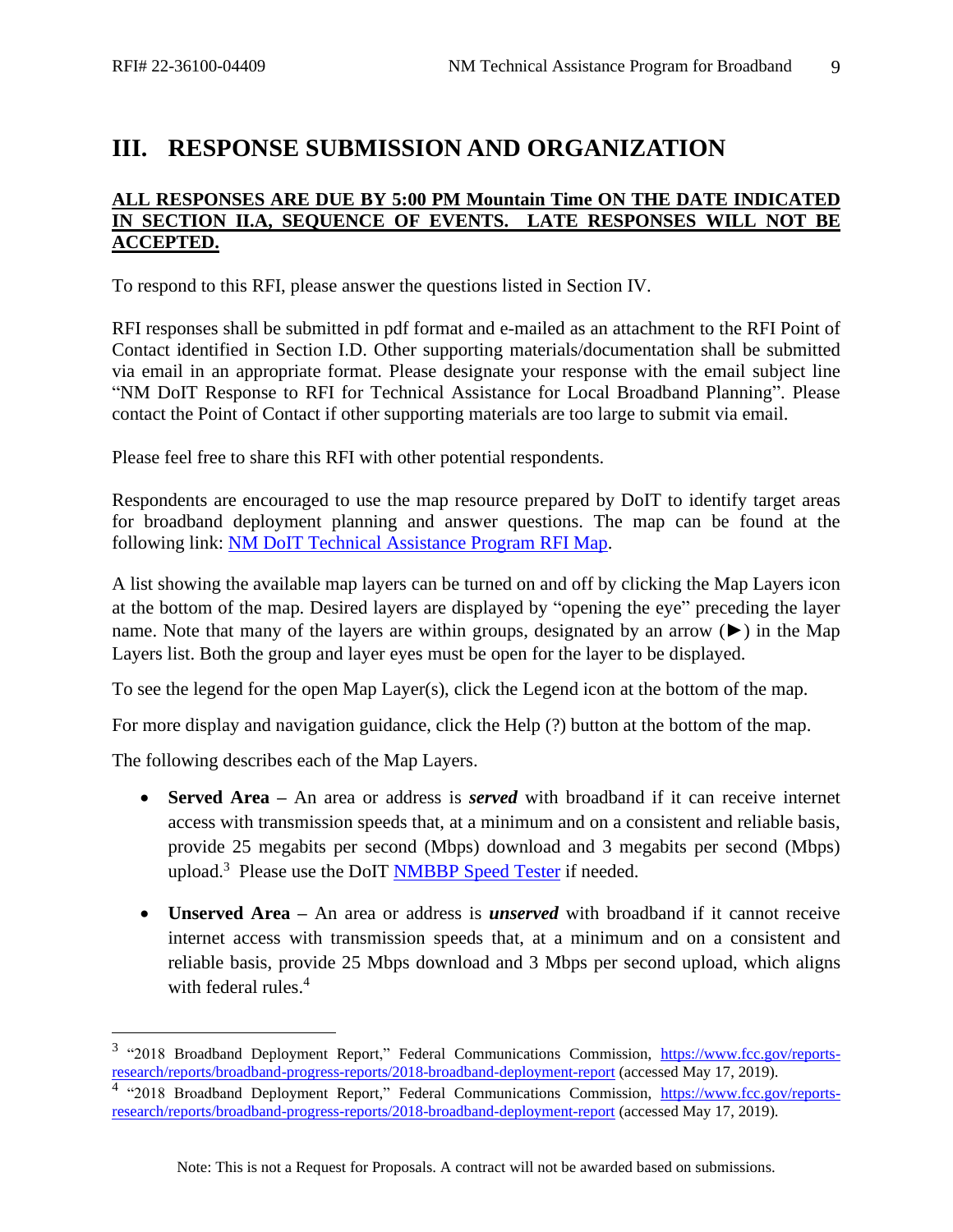- **Priority Areas**
	- o **Land Grants** Lands historically granted by the Spanish Government with many considered economically challenged.
	- o **Colonia** According to the NM Bureau of Business & Economic Research, "the U.S. Department of Housing and Urban Development (HUD) defines colonias as rural communities in close proximity to the U.S-Mexico border, lacking access to basic services such as water, sewer, or housing. Official socioeconomic data on these communities has typically been scarce, making it difficult for government agencies to secure federal funding that could improve colonia infrastructure."<sup>5</sup>
	- o **EDA Designated Opportunity Zone** Areas nominated by the State and approved by the U.S. Economic Development Administration comprising lowincome census blocks that have been determined to be economically distressed and where new investments may be eligible for preferential tax treatment.<sup>6</sup>
	- o **Strategic Plan Project** Clusters of unserved addresses defined in the State of New Mexico Broadband Strategic Plan and Rural Broadband Assessment.<sup>7</sup>
	- o **Tribal Land** Land occupied by federally-recognized tribes.
- **Anchor Institutions**
	- o **Library**
	- o **Medical/HealthCare** 
		- **Hospital**
		- **Health Center**
	- o **Public Safety**
		- **Law Enforcement**
		- **Fire Station**
		- **Emergency Operations Center**
	- o **Education**
		- **Public Schools**
		- **Higher Education**
		- **Early Childhood Facility**
	- o **Government Facilities**
- **Telecom Resources**
	- o **State Telecom Sites –** Telecommunication locations administrated by DoIT
	- o **Other Telecom Sites –** Telecommunication locations inclusive of private and public sites. Note that this layer may not be complete; there are likely more.
	- o **NMPBS Towers –** Public Broadcasting Station tower locations.
- **Other Map Layers**
	- o **Cities and Urban Areas**
	- o **Counties**
	- o **Population (Census Tract)**

<sup>5</sup> <https://bber.unm.edu/colonias> (accessed August 12, 2021)

<sup>6</sup> <http://www.statsamerica.org/opportunity/>

<sup>&</sup>lt;sup>7</sup> State of New Mexico Broadband Strategic Plan and Rural Broadband Assessment [https://www.doit.state.nm.us/broadband/reports/nmbbp\\_strategic20200616Rev2Final.pdf](https://www.doit.state.nm.us/broadband/reports/nmbbp_strategic20200616Rev2Final.pdf)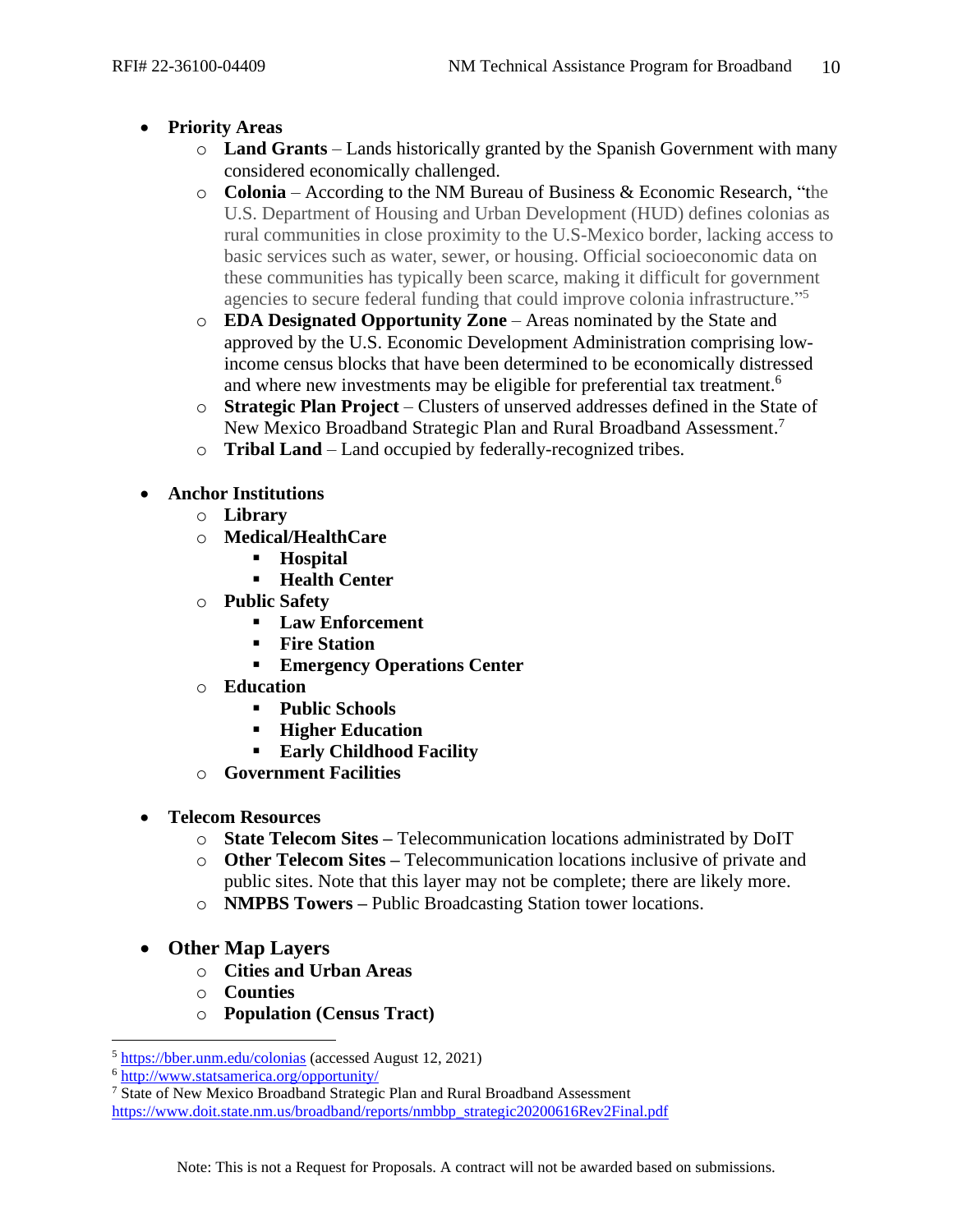**Figure 1** is an example of a map view that may help answer some of the RFI questions. The map shows clusters of unserved addresses (from the Strategic Project Plan) and their relationship to Opportunity Zones and Tribal Land.

**Figure 1: Example of Web Map Showing Clusters of Unserved Areas (from the Strategic Project Plan) and the Priority Areas**



# <span id="page-10-0"></span>**IV. QUESTIONS FOR SUBMISSION**

If you wish to be considered applicants are requested to respond to all questions below in narrative form; there are no page limits. Additional supporting information such as maps, reports, or other relevant documentation may be provided as attachments and referenced from the narrative response as appropriate.

DoIT will evaluate each applicant's response to the following questions and determine which Communities will receive technical assistance.

- 1. What is the name of your entity or jurisdiction?
- 2. Who is the point of contact for this response?
- 3. What specific area/community would you like to target? Does the area include an Opportunity Zone, colonia, land grant, or Tribal land? Please provide a map outlining the boundary of your project area.
- 4. Which service category (served or unserved) does your project area fall within? (See map.)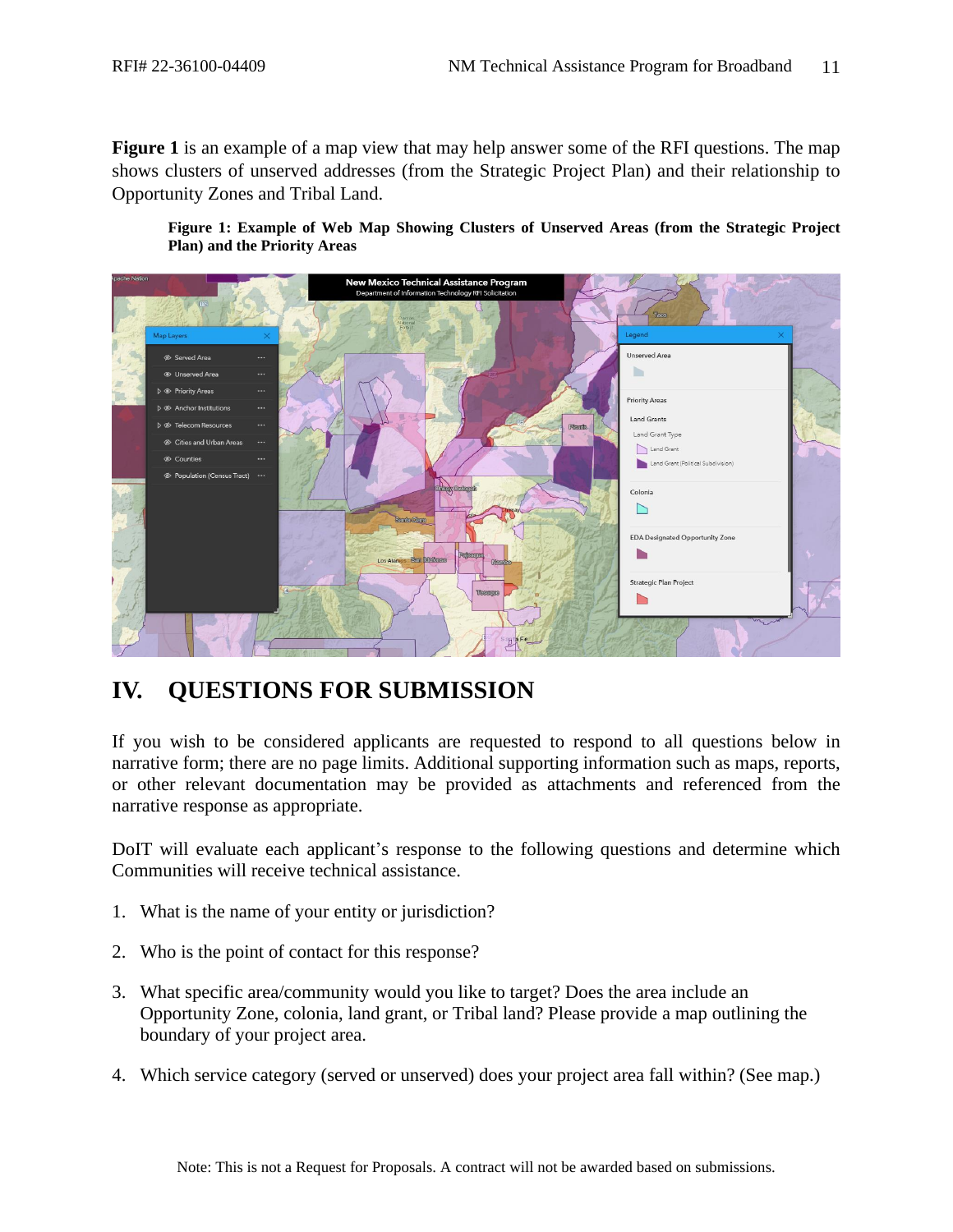- 5. Will your project area connect anchor institutions such as schools, healthcare facilities, or government entities? If so, how many and what institutions will it connect?
- 6. What are your broadband needs or gaps, as you understand them?
	- a) Access, availability, lack of services in area
	- b) Affordability
	- c) Devices
	- d) Digital skills or literacy (the ability to use information and communication technologies to find, evaluate, create, and communicate information, requiring both cognitive and technical skills). 8
- 7. The NM TAP is designed to help to close the broadband coverage gap in New Mexico. **Where there is broadband, there is opportunity – opportunity for better education, online work, access to healthcare, and better economic conditions.** Broadband provides access to more jobs and increases area job growth, enables individuals to start and grow a business, improves business efficiency (think online transactions vs. cash), brings local business to global markets, enables e-commerce to community members, offers new tools for farmers and ranchers, the list goes on… In addition, broadband may help to reduce the unemployment rate and raise earnings.

What business, economic, technical, and other objectives do you have for participating in this program? Please be specific regarding the targeted project area in your community.

- a) Job creation/enablement for specific disciplines
- b) Recovery from the pandemic
- c) Resilience against future crises
- d) Supporting critical infrastructure
- e) Work from home provisions
- f) Distance learning  $-K-12$ , higher education, skills training
- g) Other specific economic objectives
- 8. What is the estimated number of primary and secondary jobs that the deployment of broadband infrastructure in your project area would engender and what methodology did you use to calculate that estimation? Primary and secondary jobs are delineated as follows:

<sup>8</sup> Digital Literacy". *Welcome to ALA's Literacy Clearinghouse.* 2017-01-19. Accessed 2021-06-10.